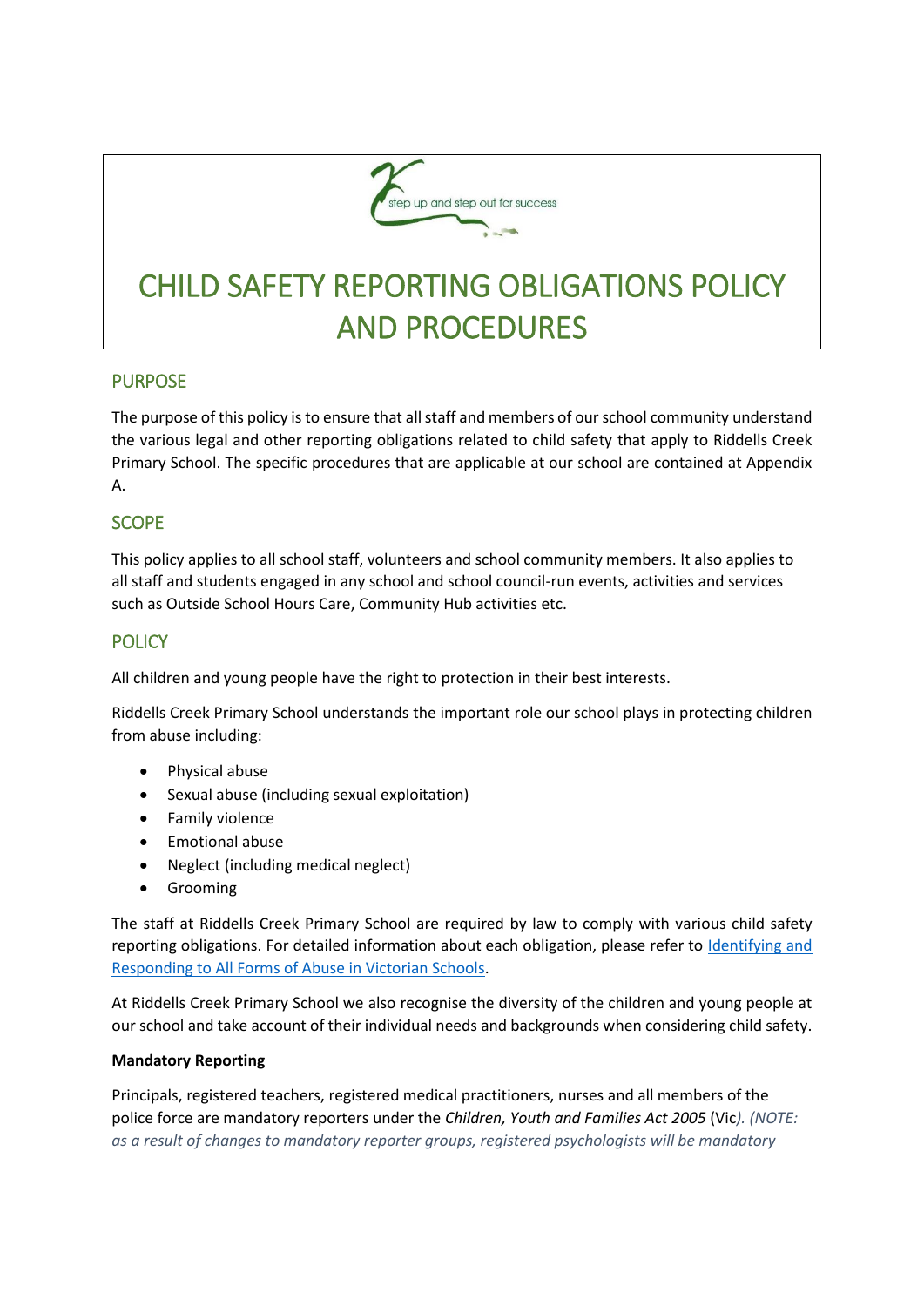## *reporters from 1 March 2019, and then from 21 January 2020, school counsellors will also be mandatory reporters.)*

All mandatory reporters must make a report to the Department of Health and Human Services (DHHS) Child Protection as soon as practicable if, during the course of carrying out their professional roles and responsibilities, they form a belief on reasonable grounds that:

- a child has suffered, or is likely to suffer, significant harm as a result of physical abuse and/ or sexual abuse, and
- the child's parents have not protected, or are unlikely to protect, the child from harm of that type.

A mandatory reporter who fails to comply with this legal obligation may be committing a criminal offence. It is important for all staff at Riddells Creek Primary School to be aware that they are legally obliged to make a mandatory report on each occasion that they form a reasonable belief that a child is in need of protection and they must make a mandatory report even if the principal does not share their belief that a report is necessary.

At our school, all mandated school staff must undertake the *Mandatory Reporting and Other Obligations eLearning Module* annually. We also require all other staff to undertake this module, even where they are not mandatory reporters.

For more information about Mandatory Reporting see the Department's *School Policy and Advisory Guide*: Child Protection – [Reporting Obligations.](http://www.education.vic.gov.au/school/principals/spag/safety/Pages/childprotectobligation.aspx)

## Child in need of protection

Any person can make a report to DHHS Child Protection (131 278 – 24 hour service) if they believe on reasonable grounds that a child is in need of protection.

The policy of the Department of Education and Training (DET) requires **all staff** who form a reasonable belief that a child is in need of protection to report their concerns to DHHS or Victoria Police, and discuss their concerns with the school leadership team.

For more information about making a report to DHHS Child Protection, see the Department's *School Policy and Advisory Guide*: [Child Protection](http://www.education.vic.gov.au/school/principals/spag/safety/Pages/childprotectreporting.aspx) – Making a Report and [Four Critical Actions for Schools:](https://www.education.vic.gov.au/Documents/about/programs/health/protect/FourCriticalActions_ChildAbuse.pdf)  [Responding to Incidents, Disclosures and Suspicions of Child Abuse.](https://www.education.vic.gov.au/Documents/about/programs/health/protect/FourCriticalActions_ChildAbuse.pdf)

At Riddells Creek Primary School we also encourage all staff to make a referral to Child FIRST when they have significant concern for a child's wellbeing. For more information about making a referral to Child FIRST see the School Policy and Advisory Guide: Child Protection – [Reporting Obligations.](https://www.education.vic.gov.au/school/principals/spag/safety/Pages/childprotectobligation.aspx)

## Reportable Conduct

Our school must notify the Department's Employee Conduct Branch (9637 2594) if we become aware of an allegation of 'reportable conduct'.

There is an allegation of reportable conduct where a person has formed a reasonable belief that there has been:

- a sexual offence (even prior to criminal proceedings commencing), sexual misconduct or physical violence committed against, with or in the presence of a child;
- behaviour causing significant emotional or physical harm to a child;
- significant neglect of a child; or
- misconduct involving any of the above.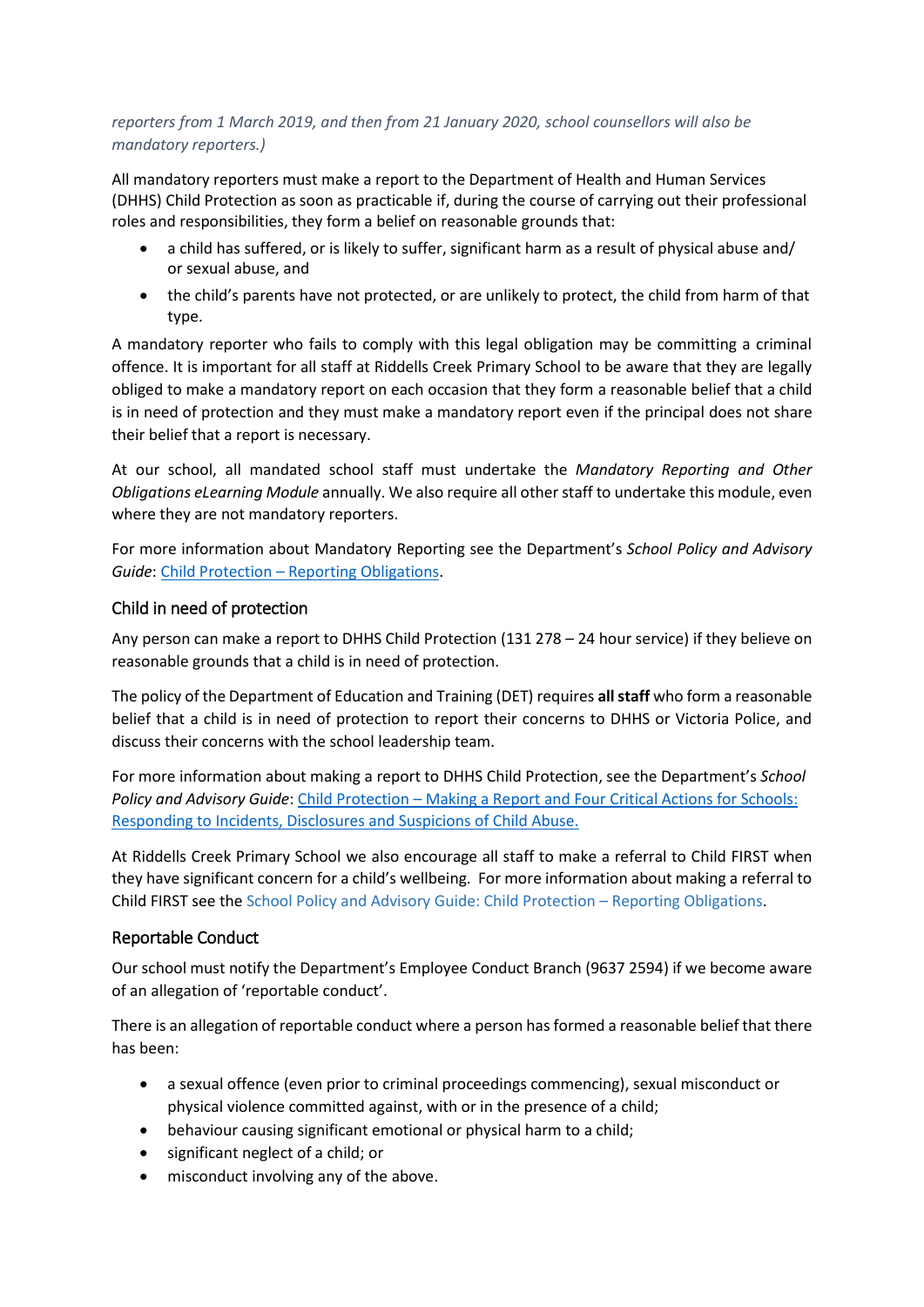The Department, through the Employee Conduct Branch, has a legal obligation to inform the Commission for Children and Young People when an allegation of reportable conduct is made.

Our principal must notify the Department's Employee Conduct Branch of any reportable conduct allegations involving current or former teachers, contractors, volunteers (including parents), allied health staff and school council employees.

If school staff become aware of reportable conduct by any person in the above positions, they should notify the school principal immediately. If the allegation relates to the principal, they should notify the Regional Director.

For more information about Reportable Conduct see the Department's *School Policy and Advisory Guide*[: Reportable Conduct Scheme.](http://www.education.vic.gov.au/school/principals/spag/safety/Pages/reportableconductscheme.aspx)

## Failure to disclose offence

Reporting child sexual abuse is a community-wide responsibility. All adults (ie persons aged 18 years and over), not just professionals who work with children, have a legal obligation to report to Victoria Police, as soon as practicable, where they form a 'reasonable belief' that a sexual offence has been committed by an adult against a child under the age of 16 by another person aged 18 years or over.

Failure to disclose information to Victoria Police (by calling 000 or local police station) as soon as practicable may amount to a criminal offence unless a person has a 'reasonable excuse' or exemption from doing so.

"Reasonable belief" is not the same as having proof. A 'reasonable belief' is formed if a reasonable person in the same position would have formed the belief on the same grounds.

For Riddells Creek Primary, a 'reasonable belief' might be formed when:

- a child states that they have been sexually abused
- a child states that they know someone who has been sexually abused (sometimes the child may be talking about themselves)
- someone who knows a child states that the child has been sexually abused
- professional observations of the child's behaviour or development leads a mandated professional to form a belief that the child has been sexually abused
- signs of sexual abuse leads to a belief that the child has been sexually abused.

"Reasonable excuse" is defined by law and includes:

- fear for the safety of any person including yourself or the potential victim (but not including the alleged perpetrator or an organisation)
- where the information has already been disclosed, for Riddells Creek Primary, through a mandatory report to DHHS Child Protection.

For more information about this reporting obligation, see the Department's *School Policy and Advisory Guide*[: Failure to disclose offence.](http://www.education.vic.gov.au/school/principals/spag/safety/Pages/childprotectobligation.aspx)

## Failure to protect offence

This reporting obligation applies to school staff in a position of authority. This can include principals, assistant principals and campus principals. Any staff member in a position of authority who becomes aware that an adult associated with their school (such as an employee, contractor, volunteer or visitor)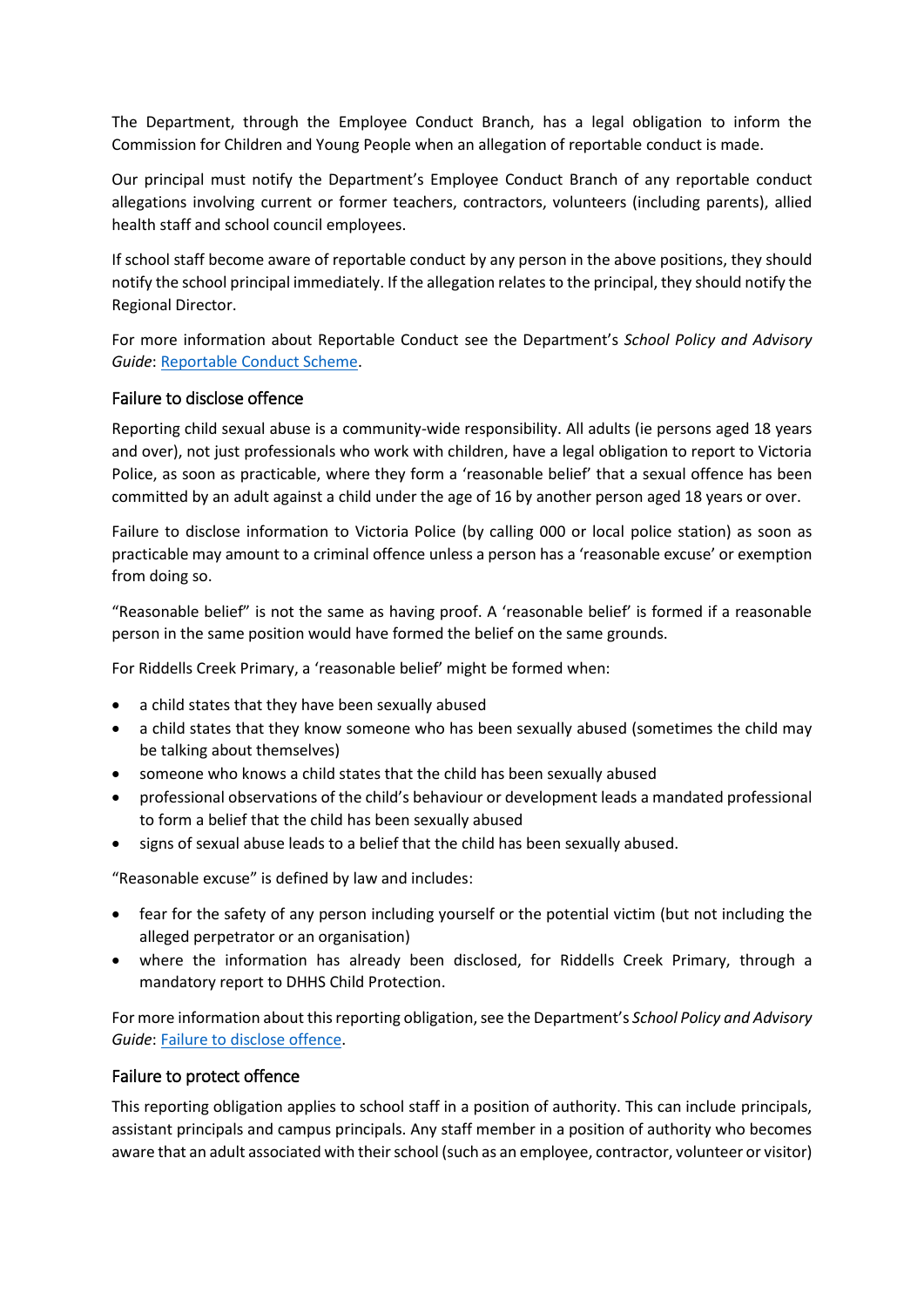poses a risk of sexual abuse to a child under the age of 16 under their care, authority or supervision, must take all reasonable steps to remove or reduce that risk.

This may include removing the adult (i.e. persons aged 18 years and over) from working with children pending an investigation and reporting your concerns to Victoria Police.

If a school staff member in a position of authority fails to take reasonable steps in these circumstances, this may amount to a criminal offence.

For more information about this reporting obligation, see the Department's *School Policy and Advisory Guide*: [Failure to protect offence.](http://www.education.vic.gov.au/school/principals/spag/safety/Pages/childprotectobligation.aspx)

## **Grooming**

Grooming is a criminal offence under the *Crimes Act 1958* (Vic). This offence targets predatory conduct undertaken by an adult to prepare a child, under the age of 16, to engage in sexual activity at a later time. Grooming can include communicating and/or attempting to befriend or establish a relationship or other emotional connection with the child or their parent/carer.

For more information about this offence and reporting obligations see: [Child Exploitation and](https://www.education.vic.gov.au/school/teachers/health/childprotection/Pages/expolitationgrooming.aspx)  [Grooming.](https://www.education.vic.gov.au/school/teachers/health/childprotection/Pages/expolitationgrooming.aspx)

## RELATED POLICIES AND FURTHER INFORMATION

[Statement of Commitment to Child Safety](https://roxburghparkps.sharepoint.com/:w:/s/WholeSchoolDocuments/EXMW2OrtXFRBrqqOxPk2xYcBAwes-oh16QE5EEGU1Un-AA?e=lGy7X3)

Child [Safety reporting policy](https://roxburghparkps.sharepoint.com/:w:/s/WholeSchoolDocuments/EfSYMpTFBD9Dnh6vwEXZ_ngBxVrnJorYqoUFpGRTH2sf-w?e=odURJq)

## **REVIEW CYCLE**

| <b>School Council Approved on:</b> | <b>Signed by School Council</b><br><b>President:</b> | <b>Scheduled for review:</b> |
|------------------------------------|------------------------------------------------------|------------------------------|
| 8 August 2019                      |                                                      | August 2023                  |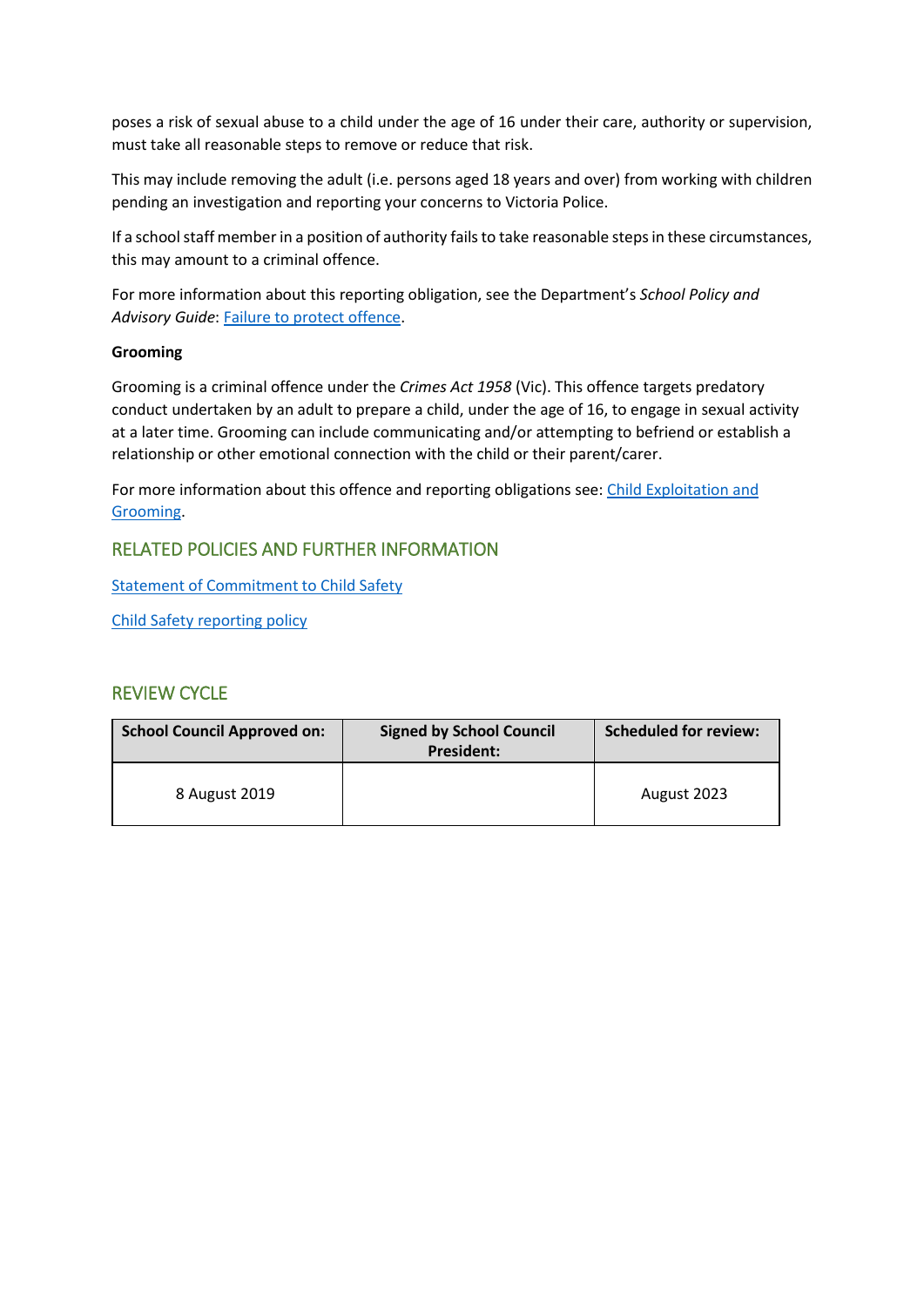# APPENDIX A

# CHILD SAFETY REPORTING PROCEDURES AT RIDDELLS CREEK PRIMARY SCHOOL

## **For students**

- All students should feel safe to speak to any staff member to raise any concerns about their safety or any other concerns that they have.
- If a student does not know who to approach at Riddells Creek Primary School they should start with Classroom teacher.

## **Managing disclosures made by students**

## *When managing a disclosure you should:*

- listen to the student and allow them to speak
- stay calm and use a neutral tone with no urgency and where possible use the child's language and vocabulary (you do not want to frighten the child or interrupt the child)
- be gentle, patient and non-judgmental throughout
- highlight to the student it was important for them to tell you about what has happened
- assure them that they are not to blame for what has occurred
- do not ask leading questions, for example gently ask, "What happened next?" rather than "Why?"
- be patient and allow the child to talk at their own pace and in their own words
- do not pressure the child into telling you more than they want to, they will be asked a lot of questions by other professionals and it is important not to force them to retell what has occurred multiple times
- reassure the child that you believe them and that disclosing the matter was important for them to do
- use verbal facilitators such as, "I see", restate the child's previous statement, and use nonsuggestive words of encouragement, designed to keep the child talking in an open-ended way ("what happened next?")
- tell the child in age appropriate language you are required to report to the relevant authority to help stop the abuse, and explain the role of these authorities if appropriate (for a young child this may be as simple as saying "I will need to talk to people to work out what to do next to help you").

## *When managing a disclosure you should AVOID:*

- displaying expressions of panic or shock
- asking questions that are investigative and potentially invasive (this may make the child feel uncomfortable and may cause the child to withdraw)
- going over the information repeatedly (you are only gathering information to help you form a belief on reasonable grounds that you need to make a report to the relevant authority)
- making any comments that would lead the student to believe that what has happened is their fault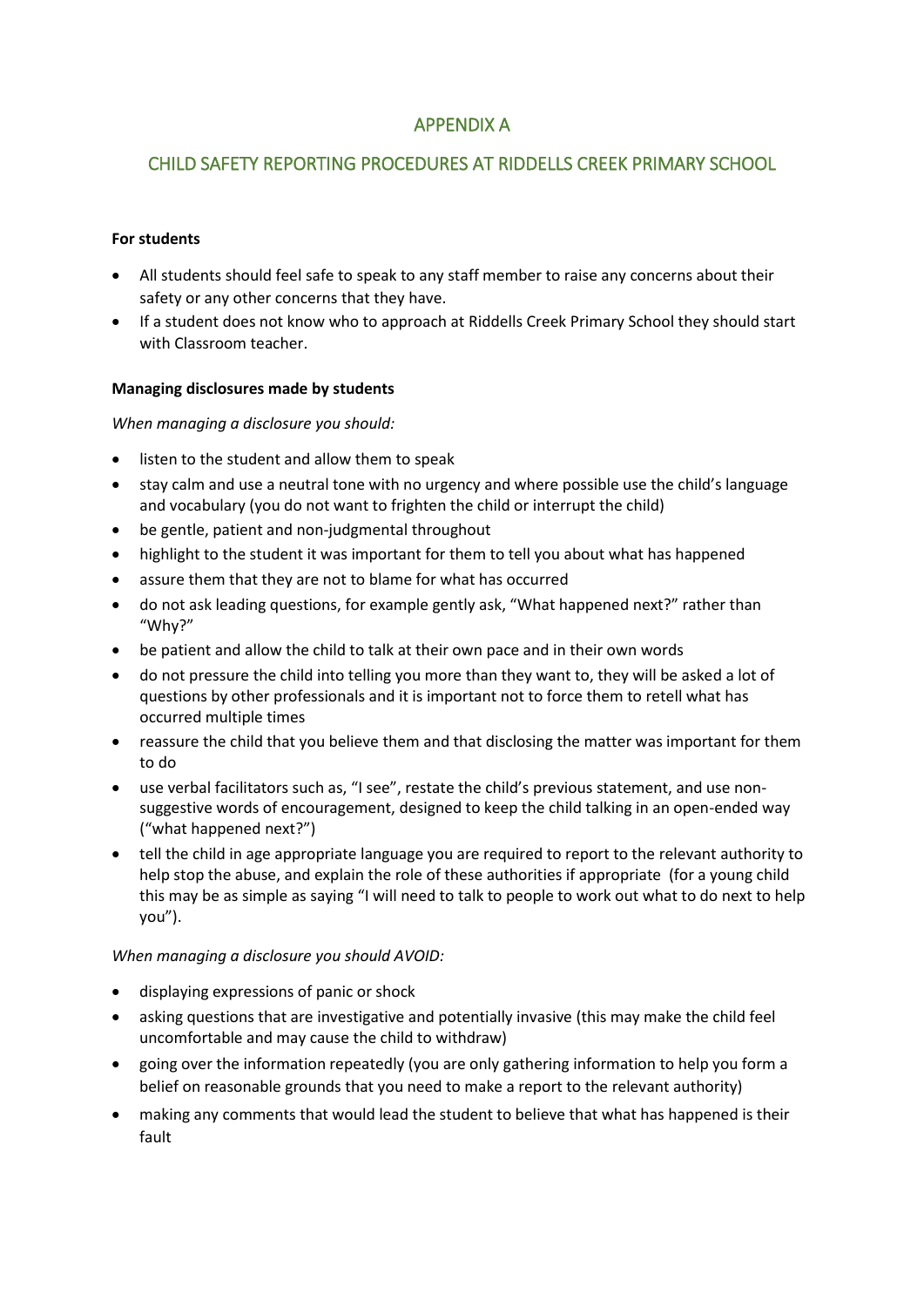making promises to the child about what will occur next or that things will be different given the process can be unpredictable and different for each child depending on their circumstances (instead reassure them that you and others will do your best to help).

## **General procedures**

Our school will follow the *[Four Critical Actions for Schools: Responding to Incidents, Disclosures and](https://www.education.vic.gov.au/Documents/about/programs/health/protect/FourCriticalActions_ChildAbuse.pdf)  [Suspicions of Child Abuse](https://www.education.vic.gov.au/Documents/about/programs/health/protect/FourCriticalActions_ChildAbuse.pdf)* (Four Critical Actions) when responding to incidents, disclosures and suspicions of child abuse.

All staff at our school who believe that a child is in need of protection, even if it doesn't meet the threshold required for mandatory reporting or the staff member is not a mandatory reporter, should in the first instance, speak to Amelia Desormeaux – Assistant Principal or should make the required reports to DHHS Child Protection and/or Victoria Police as necessary.

At our school the Principal will be responsible for monitoring overall school compliance with this procedure.

Nothing in this procedure prevents a staff member or any other person from reporting to the relevant authorities if they form a reasonable belief that a child is at risk of abuse.

## **Reporting suspicions, disclosures or incidents of child abuse**

## *Responsibilities of all school staff*

If a school staff member reasonably suspects or witnesses an incident of child abuse or receives a disclosure of child abuse, they must:

- If a child is at immediate risk of harm, separate alleged victims and others involved, administer first aid and call 000.
- Speak to a member of the Principal Class as soon as possible, who will follow the Four [Critical Actions.](https://www.education.vic.gov.au/Documents/about/programs/health/protect/FourCriticalActions_ChildAbuse.pdf)
- Make detailed notes of the incident or disclosure in Compass under incidents, ensure you are following the [Responding to Suspected Child Abuse: Template](https://www.education.vic.gov.au/Documents/about/programs/health/protect/PROTECT_Schoolstemplate.pdf) and marking the item as confidential.
- If the staff member is a mandatory reporter and reasonably believes that a student has suffered physical and/or sexual abuse from which the child's parents have not protected the child, they must ensure that a report to DHHS Child Protection or Victoria Police has been made by Amelia Desormeaux – Assistant Principal. If the report has not been made by another staff member, the mandatory reporter must make the report.
- If the staff member has formed a 'reasonable belief' that a sexual offence has been committed by an adult against a child, they must ensure that a report to Victoria Police has been made by Suzanne Trease – Assistant Principal. If the report has not been made by another staff member, the staff member must make the report.

In circumstances where a member of the leadership team disagrees that a report needs to be made, but the staff member has formed a 'reasonable belief' that the child is in need of protection and/or has been the victim of sexual abuse, the staff member must still contact DHHS Child Protection and/or Victoria Police to make the report.

## *Responsibilities of the Assistant Principal*